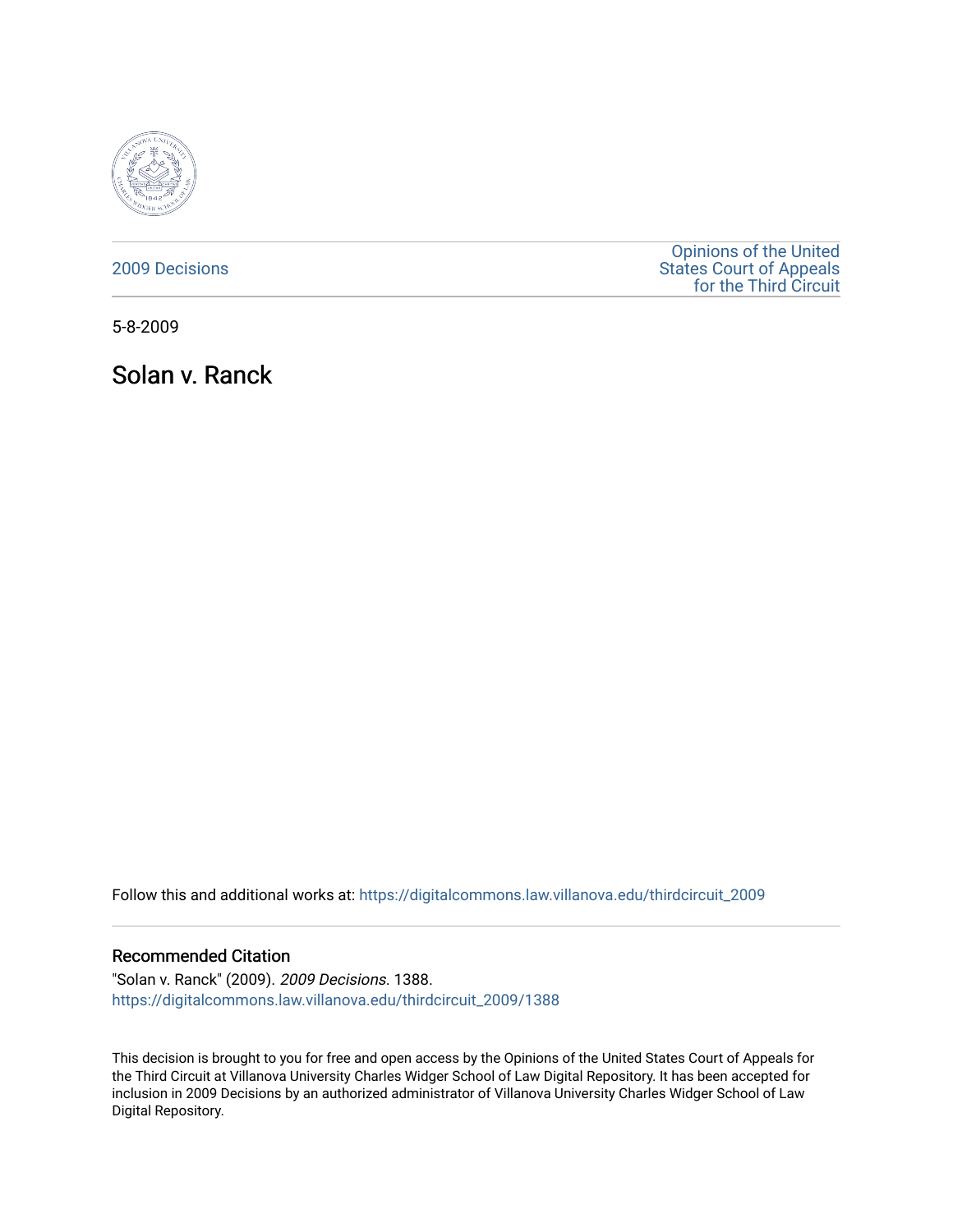#### **NOT PRECEDENTIAL**

# UNITED STATES COURT OF APPEALS FOR THE THIRD CIRCUIT

\_\_\_\_\_\_\_\_\_\_\_

No. 07-4571

DAVID SOLAN,

Appellant

v.

Ms. RANCK, nee Hursh; LIEUTENANT CLARKSON, former Lieutenant, FCI Allenwood; MR. BITTENBENDER, Disciplinary Hearing Officer, FCI Allenwood; LIEUTENANT SHEPARD, Lieutenant, FCI Allenwood; MS. LEVI, former Unit 4 Manager, FCI Allenwood; LT. FELTMAN, SIS Officer, FCI Allenwood; WARDEN TROY WILLIAMSON, former Warden, FCI Allenwood; all other unnamed FCI Allenwood correctional personnel, currently unknown to Plaintiff, who either participated in the 6/10/05 attack on Plaintiff, and/or who participated after in retaliatory measures against Plaintiff to punish, dissuade, or sabotage him; all in their individual capacities

On Appeal from the United States District Court for the Middle District of Pennsylvania (D.C. Civil Action No. 06-CV-00049) District Judge: Honorable William W. Caldwell

\_\_\_\_\_\_\_\_\_\_\_\_\_\_\_\_\_\_\_\_\_\_\_\_\_\_\_\_\_\_\_\_\_\_\_\_

\_\_\_\_\_\_\_\_\_\_\_\_\_\_\_\_\_\_\_\_\_\_\_\_\_\_\_\_\_\_\_\_\_\_\_\_

Submitted Pursuant to Third Circuit LAR 34.1(a) February 27, 2009

Before: McKEE, HARDIMAN and ROTH, Circuit Judges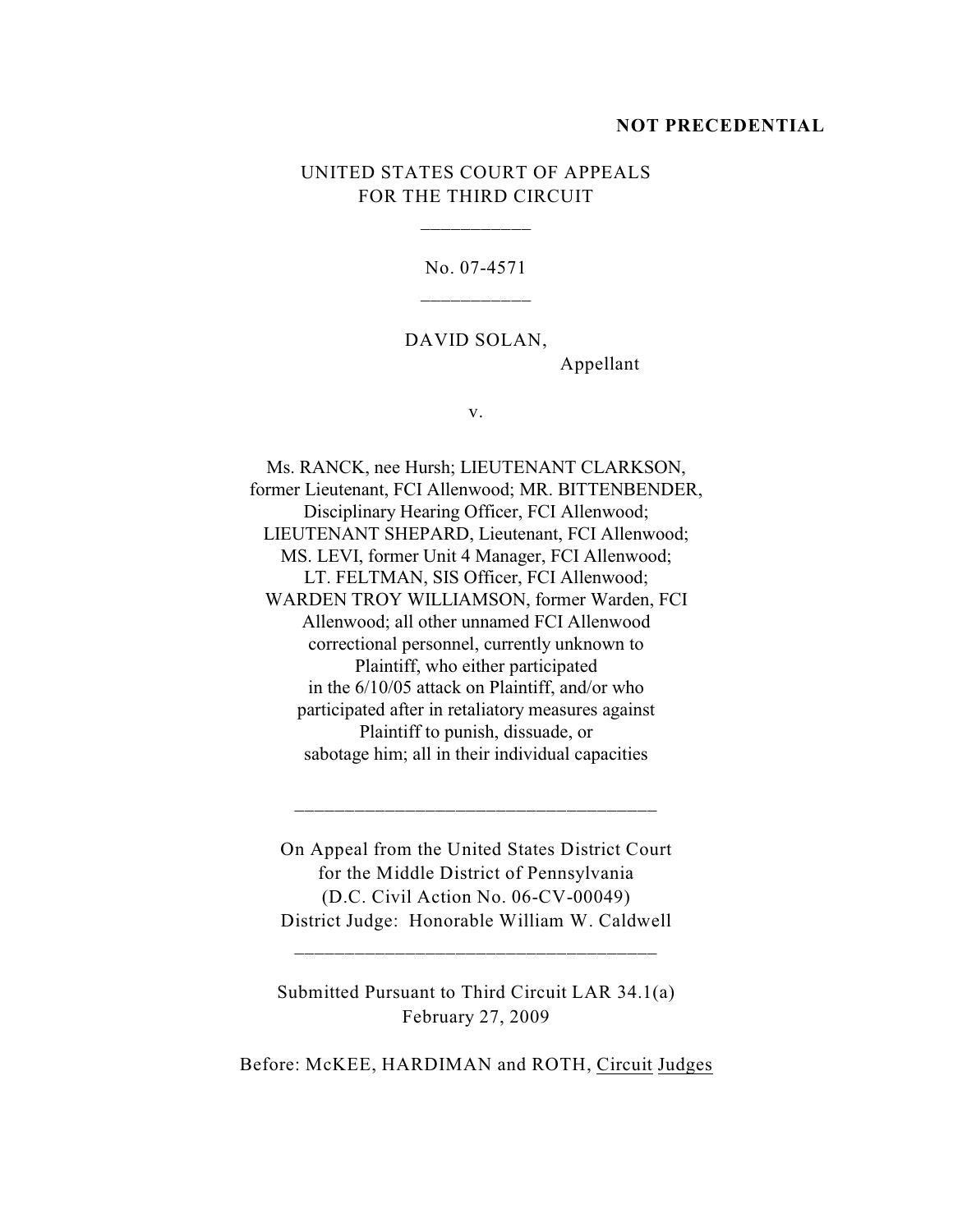(Opinion filed : May 8, 2009)

\_\_\_\_\_\_\_\_\_\_\_

# OPINION \_\_\_\_\_\_\_\_\_\_\_

#### PER CURIAM

Pro se appellant David Solan, currently an inmate at FCC-Petersburg, Petersburg, Virginia, filed a civil rights action for various events occurring while he was an inmate at FCI-Allenwood, White Deer, Pennsylvania. He appeals the decisions of the District Court granting summary judgment in favor of the Defendant-Appellees as to all claims and denying him both injunctive relief and permission to amend his complaint.<sup>1</sup>

I

Solan alleges that in June 2005, while he was an inmate at FCI-Allenwood, the prison was placed on lockdown following a riot. Two days after the riot, the prison restored limited access to showers and prisoners were given between four and five minutes each to use the showers. Solan claims that although he complied with the time

We have jurisdiction pursuant to 28 U.S.C.  $\S$  1291. We may affirm on any grounds supported by the record. See Hughes v. Long, 242 F.3d 121, 122 n.1 (3d Cir. 2001).

When reviewing a district court's grant of summary judgment, we exercise plenary review, viewing the facts in the light most favorable to the non-moving party. Dee v. Borough of Dunmore, 549 F.3d 225, 229 (3d Cir. 2008). We apply the same standard that governs in district court proceedings, under which a party is entitled to summary judgment "if the pleadings, the discovery and disclosure materials on file, and any affidavits show that there is no genuine issue as to any material fact and that the moving party is entitled to judgment as a matter of law." Fed. R. Civ. P. 56(c).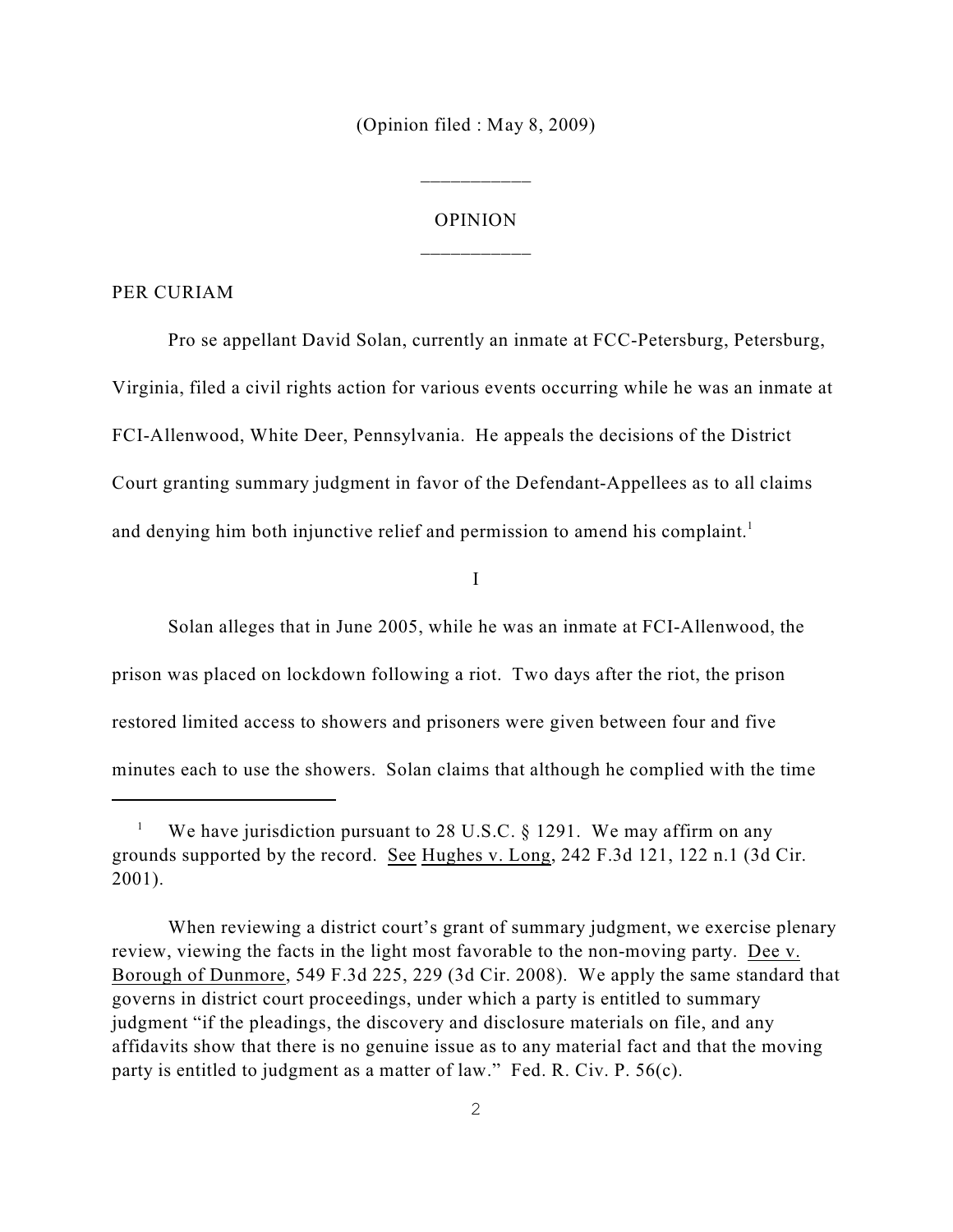limitations placed on the showers, he was forcibly removed from a shower stall and, while still nude, dragged to his cell in front of numerous guards, several of whom were female, and at least 100 other prisoners. He does not allege that he suffered physical injuries.

Appellees maintain that Solan did not comply with the restricted shower policy and was walked back to his cell as a result. They concede that his body may have been exposed when he was returned to the cell, but claim that he was permitted to have a towel, which he was simply unable to keep around his waist with his hands cuffed.

Soon after the shower incident, Solan initiated (and subsequently exhausted) administrative remedy procedures. A few days later, he learned that a request to transfer him to USP-Canaan, a new federal prison, had been approved. Solan alleges that this transfer was made in retaliation for filing a complaint. Although the record demonstrates that he was initially recommended for transfer six months prior to the shower incident, Solan alleges that the first transfer recommendation had been abandoned and that the new recommendation was retaliatory. Appellees contend that he had been selected for transfer to the new prison because that institution needed a larger population and Solan is regarded as a non-violent prisoner.

On July 3, 2005, Solan broke his left arm while playing handball. He was taken to the hospital that day, informed that he would have a follow-up appointment on July 7, and returned to the prison. Rather than returning him to his cell, BOP officials placed him in

3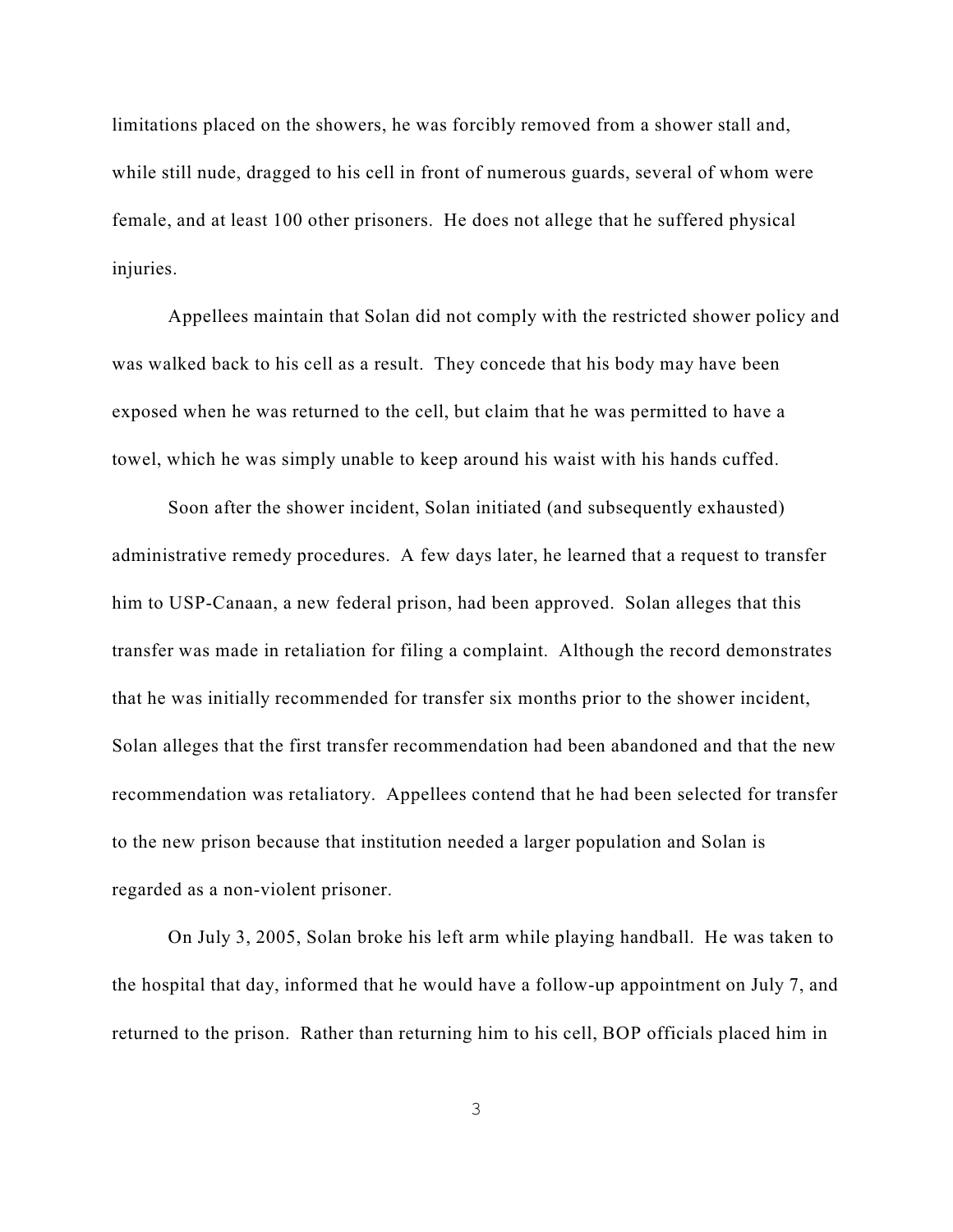the Secure Housing Unit (SHU). Solan alleges that the prison has a general policy of returning inmates who leave the prison for brief medical visits back to their assigned cells, and that his placement in SHU was done in retaliation for complaining about the shower incident. Appellees contend that placement in SHU was appropriate because he knew of his upcoming appointment date and that this knowledge posed a security risk.

On July 7, 2005, Solan underwent surgery on his arm. Prior to his departure, he alleges that his unit manager promised to reserve his cell assignment, which included a bottom bunk in a two-man cell. Upon his return to the prison, however, he was reassigned to a dirty top bunk in a six-person cell. Solan refused the bed assignment and was placed in SHU. Following his stay in SHU, Solan was given a bottom bunk in a sixman cell. Solan alleges that the prison has a policy of reserving bunk assignments for inmates who temporarily leave the prison and that his new bed assignment and subsequent SHU confinement are further examples of retaliation. Appellees argue that prison officials tried to reassign Solan his original bed, but that an influx of prisoners from SHU (i.e., prisoners who had been confined since the June riots) resulted in that bed being occupied. Solan's subsequent placement in SHU simply resulted from his refusal to accept the bed offered to him.

#### II

In granting the Appellees' motion for summary judgment, the District Court concluded that the facts of the shower incident, as alleged by Solan, established an Eighth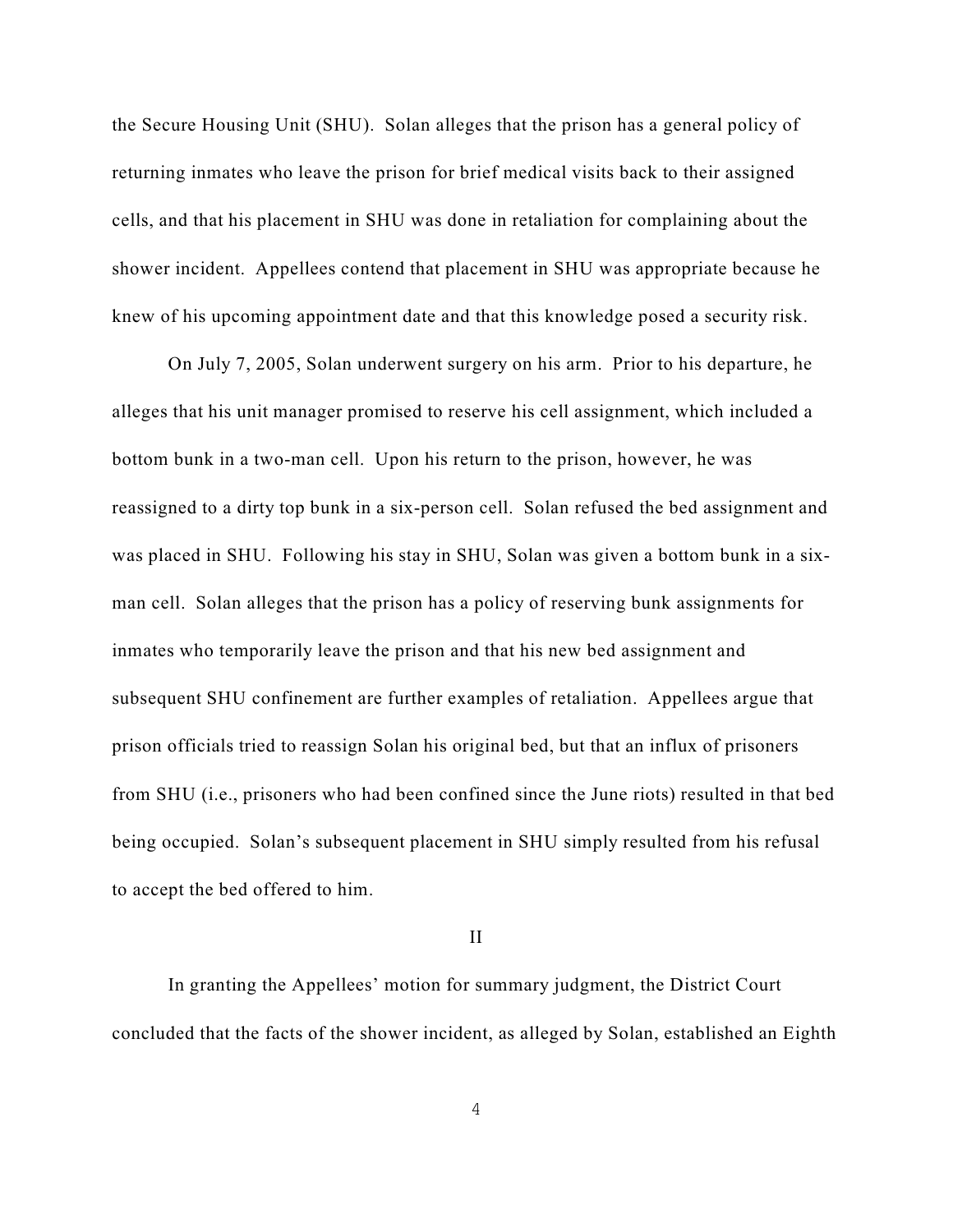Amendment violation. Doc. No.  $154$ ,  $19<sup>2</sup>$  However, the court determined that the Defendants are entitled to qualified immunity because the right recognized by the court is not "clearly established." See id. at 23-25.

A defendant is entitled to qualified immunity "insofar as [his] conduct does not violate clearly established statutory or constitutional rights of which a reasonable person would have known." Miller v. Clinton County, 544 F.3d 542, 547 (3d Cir. 2008) (quoting Harlow v. Fitzgerald, 457 U.S. 800, 818 (1982)). Where there is no binding case law recognizing a constitutional right within a federal circuit, and the extent or existence of such a right is debated among other federal circuits, the right is not "clearly established." See Wilson v. Layne, 526 U.S. 603, 618 (1999); Murphy v. Dowd, 975 F.2d 435, 437 (8th Cir. 1992). $3$ 

We need not address at this time whether Solan demonstrated a constitutional violation because, assuming arguendo that he did, we agree that the right is not clearly established. As the District Court noted, we have not considered whether a claim alleging mere psychological harm resulting from forced observation of one's nude body implicates the Eighth Amendment. Moreover, those courts which have do not agree. Compare

<sup>&</sup>lt;sup>2</sup>Because Solan did not include an appendix with his brief, references to District Court documents are identified by District Court docket entry numbers.

 $3W$ e note that the United States Supreme Court's recent decision in Pearson v. Callahan, 555 U.S. (2009), which re-examines the two-prong qualified immunity test articulated in Saucier v. Katz, 533 U.S. 194 (2001), does not affect our analysis in the instant case.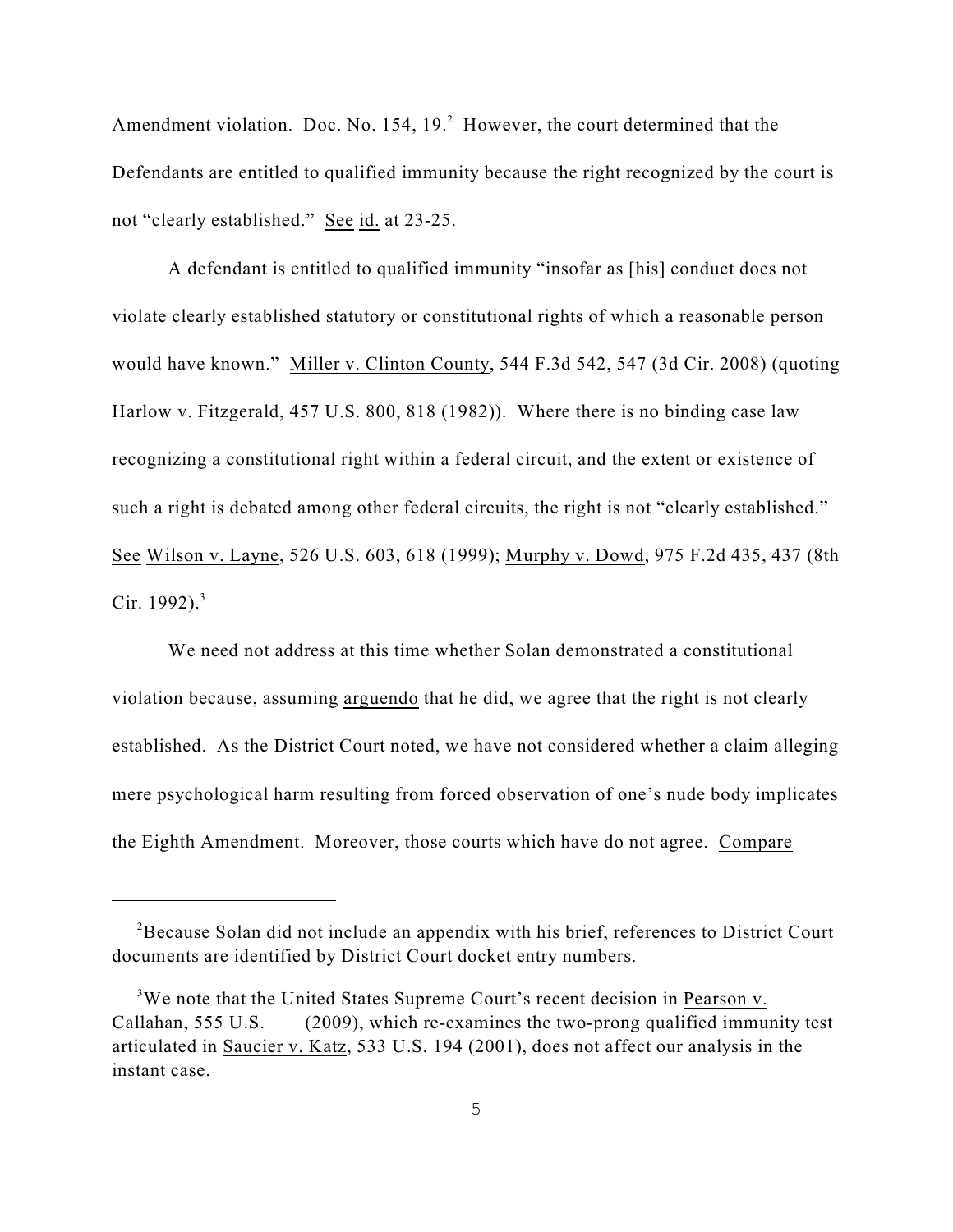Calhoun v. DeTella, 319 F.3d 936, 939 (7th Cir. 2003) (strip search of male inmate in front of female guards would violate Constitution if conducted to inflict psychological pain), with Somers v. Thurman, 109 F.3d 614, 622-23 (9th Cir. 1997) (psychological harm incurred from cross-gender searches does not implicate Eighth Amendment). Accordingly, summary judgment as to the claim against Ranck, Bittenbender, and Clarkson was appropriate.

### III

Solan alleges that Ms. Levi, a former unit manager, and Troy Williamson, the former warden at FCI-Allenwood, violated his First Amendment rights to the extent that they authorized his transfer to USP-Canaan, a move he claims was done in retaliation for his filing a grievance about the shower incident. "A defendant in a civil rights action must have personal involvement in the alleged wrongs; liability cannot be predicated solely on the operation of respondeat superior." Rode v. Dellarciprete, 845 F.2d 1195, 1207 (3d Cir. 1988). "Personal involvement can be shown through allegations of personal direction or of actual knowledge and acquiescence." Id. The District Court granted summary judgment as to both Defendants, reasoning that Solan failed to allege either official's personal involvement in his transfer. See Doc. No. 76, 14-16.

We agree with the District Court that Solan failed to allege Ms. Levi's personal involvement in his transfer. His bare allegation that Levi "probably" had something to do with his transfer based on her position of authority fails to set forth facts indicating that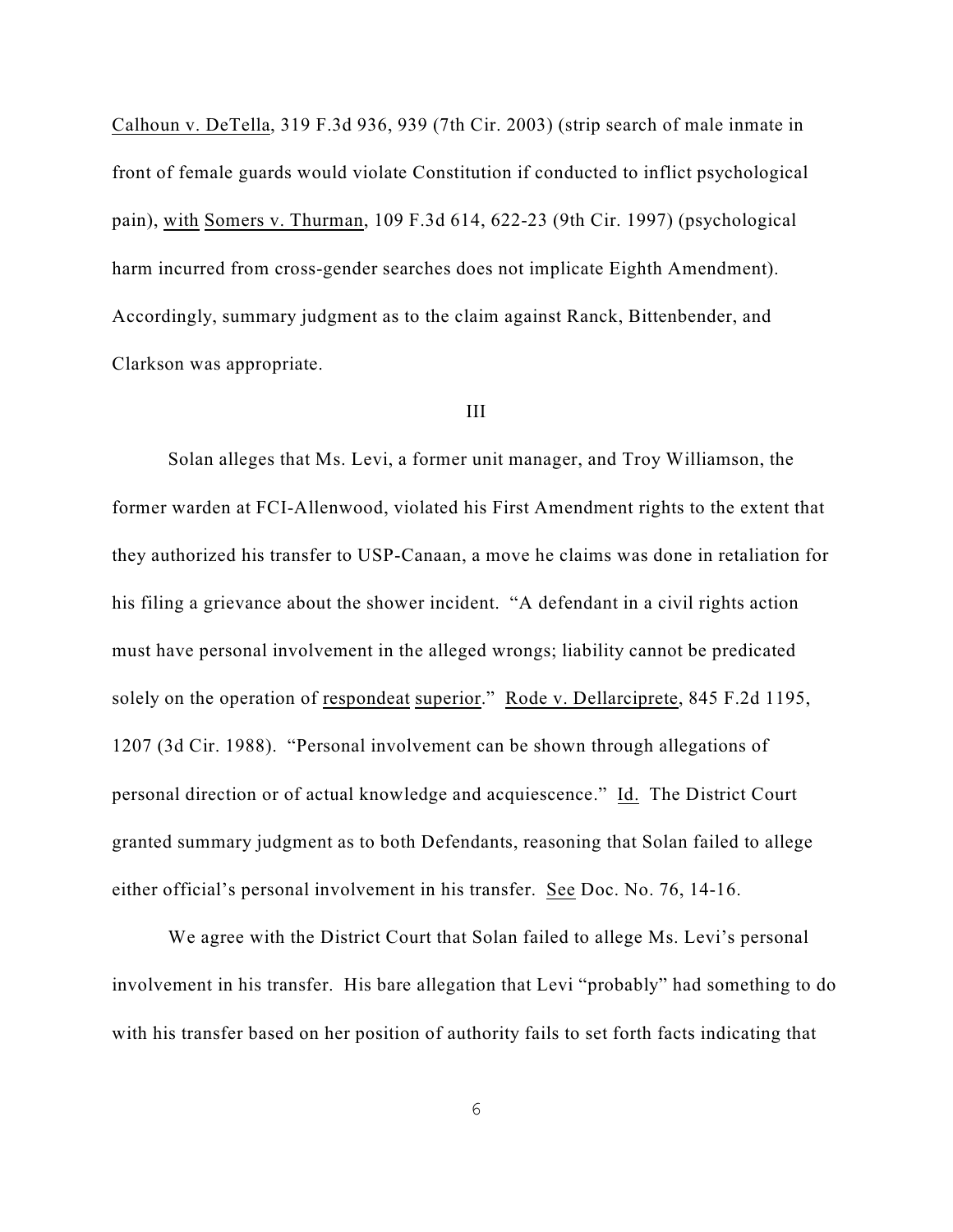Levi personally directed or knew of and acquiesced in his transfer for retaliatory reasons. See Evancho v. Fisher, 423 F.3d 347, 353-54 (3d Cir. 2005).

However, we disagree with the District Court's reasoning as to Warden Williamson. In order to satisfy the "personal involvement" requirement, a  $\S$  1983 complaint need only allege the conduct, time, place, and person responsible. See id. at 353 (citing Boykins v. Ambridge Area Sch. Dist., 621 F.2d 75, 80 (3d Cir. 1980)). Here, Solan argued that Warden Williamson, possessed of the knowledge of Solan's complaint regarding the shower incident, approved of the transfer in retaliation for Solan's protected conduct. See Appellant's Br. at 13-17, 24. "From the facts alleged we can weigh the substantiality of the claim. No more is required." Boykins, 621 F.2d at 80.

Nevertheless, summary judgment in favor of Warden Williamson was appropriate. In order to establish a retaliation claim, a prisoner must show that he engaged in a constitutionally protected activity, that he suffered an adverse action at the hands of prison officials, and that there was a causal link between the two. See Rauser v. Horn, 241 F.3d 330, 333 (3d Cir. 2001). Here, Solan has not shown a "causal link between the exercise of his constitutional rights and the adverse action taken against him." Id. Although Solan alleges that Warden Williamson knew of the shower incident and related complaint at the time of the transfer, the record shows that Solan's BP-9 administrative remedy request was received on June 28, 2005, see Exs. 2 and 3 to Doc. No. 1, whereas Solan's transfer was approved on June 24, 2005. See Lavella Decl., ¶¶ 9-12 (Ex. 18 to

7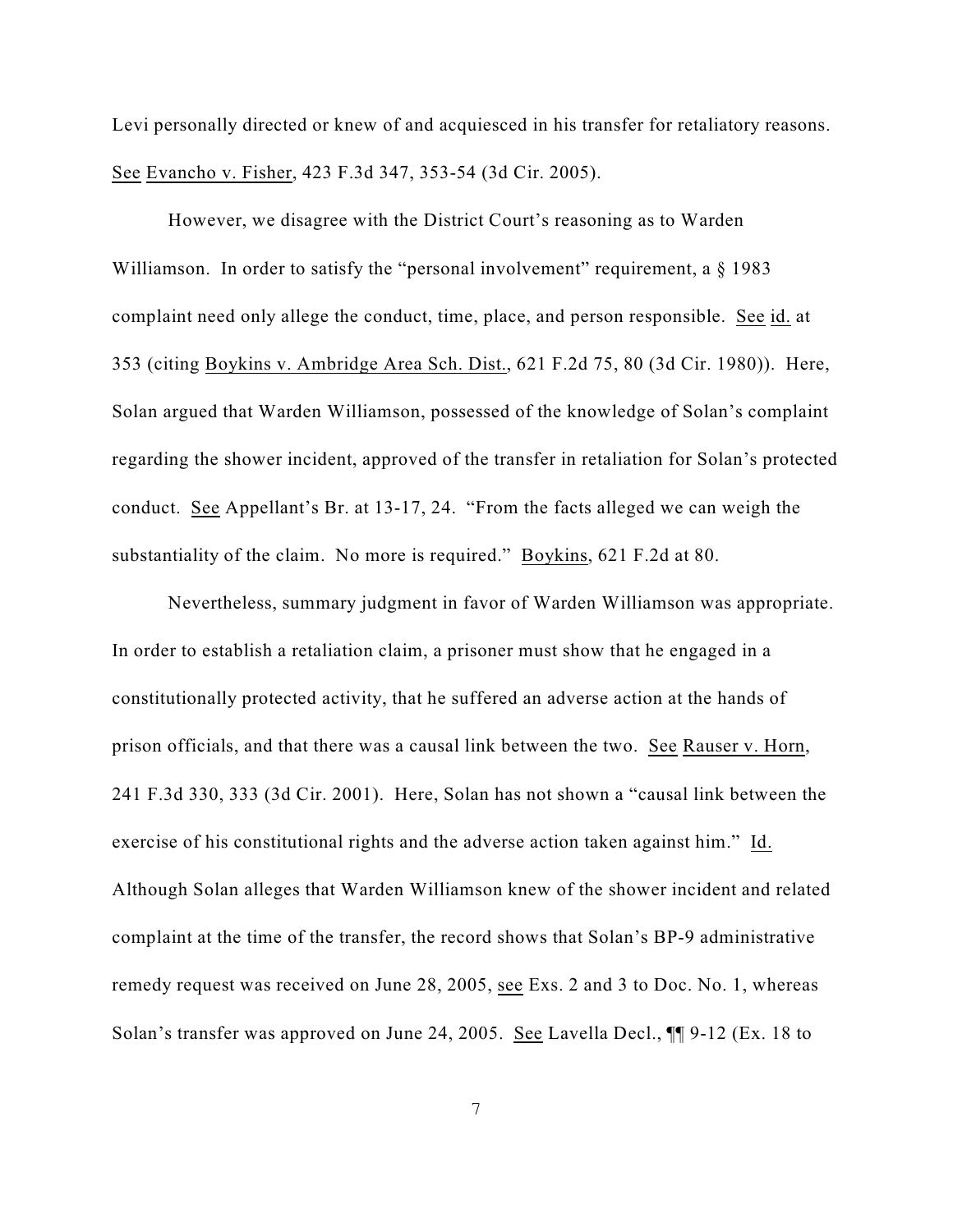Doc. No. 117). Solan does not present any other evidence that the warden knew of the incident and/or any staff member's alleged retaliatory motive for the transfer prior to obtaining Solan's BP-9 request. As such, summary judgment as to Warden Williamson was appropriate.

To the extent that Solan's retaliatory transfer implicates other BOP personnel, summary judgment was appropriate for two reasons. First, Solan has not explained how officers Bittenbender, Ranck, Clarkson, Feltman, or Shepard were personally involved in retaliatory conduct. See Rode v. Dellarciprete, 845 F.2d 1195, 1207 (3d Cir. 1988). Second, the Appellees have demonstrated a legitimate penological reason for the transfer: the need to build the prison population at USP-Canaan. See Rauser, 241 F.32 at 333.

#### IV

Solan claims that following his return from arm surgery, BOP officials assigned him to an improper bunk in a six-person cell, even though he had been promised that he could return to the two-man cell he occupied before the surgery, and that his refusal to accept the reassignment resulted in SHU placement. Solan alleges that this reassignment was made in retaliation for his grievances. Appellees argue that although prison officials try to reassign inmates who return from medical visits to their original cells, such reassignment is not guaranteed and inmates are assigned wherever space is available. We agree that the causation prong of Rauser is not satisfied here, as the evidence – uncontested by Solan – demonstrates that BOP officials actually tried to reassign Solan to